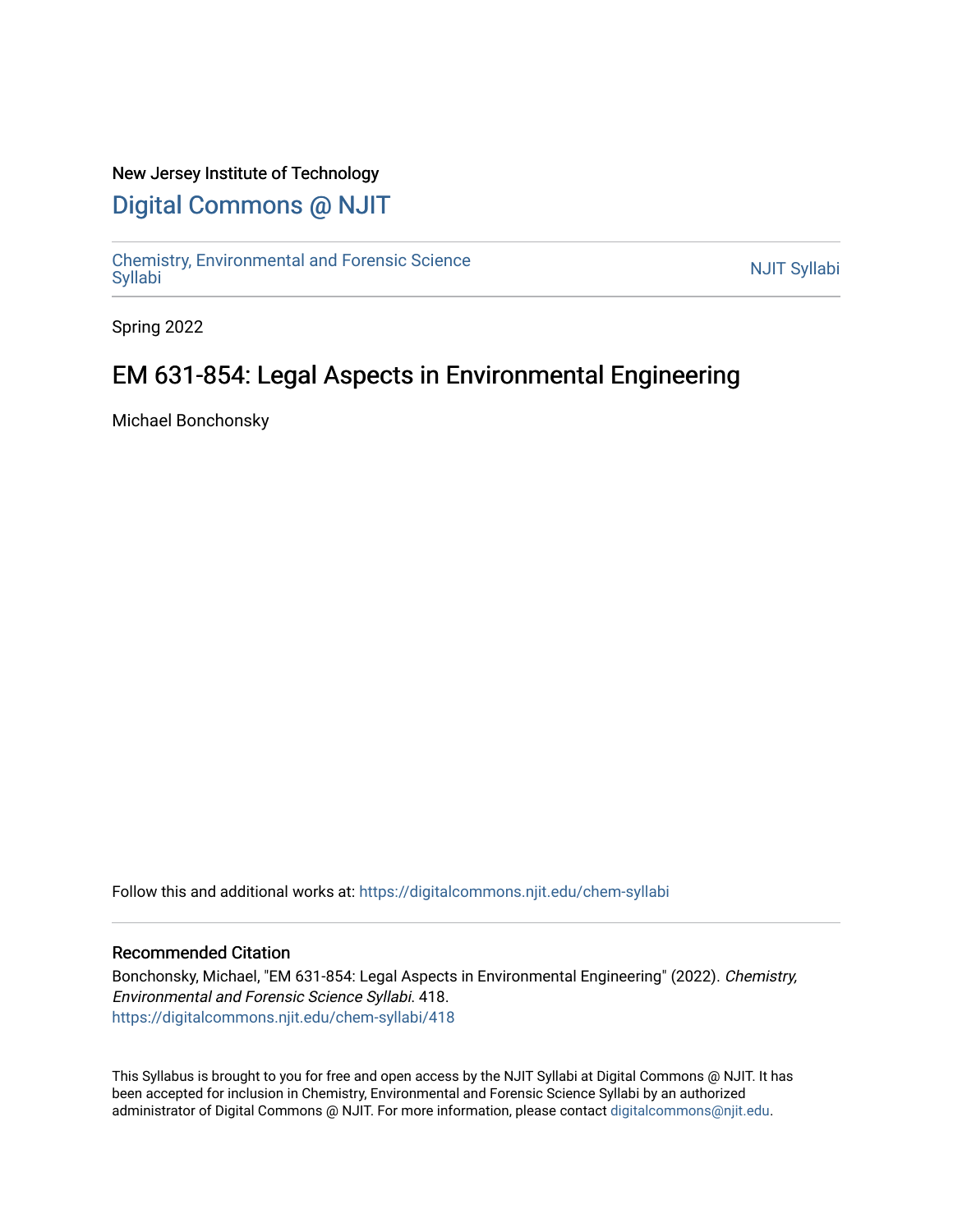

THE DEPARTMENT OF CHEMISTRY AND ENVIRONMENTAL SCIENCE

# **EM 631 Legal Aspects in Environmental Engineering**

**EM 631-854, S 2022, Syllabus and Welcome letter: Legal Aspects in Environmental Engineering, EM 631 Instructor. MP Bonchonsky, NJIT, adjunct to Mechanical and Industrial Engineering Dept through which this course is offered, and University Lecturer Chemistry and Environmental Science Department,**

Office: Rm. Tiernan Hall; Course Modality: This course is being presented asynchronously on NJIT's Canvas system; lectures are found through a link shown on Canvas for each week's entry; email contact through Canvas or michael.p.bonchonsky@njit.edu or [mickbon@aol.com](mailto:mickbon@aol.com)

**Required: Text:** Environmental Law Handbook, current ed. (current edition: 24th edition, 2019) ISBN 978-1-64143-350-1 Bernan Press a subsidiary of Rowan and Littlefield MD (available in the NJIT bookstore; order online from NJIT by going to bkstr@njit.edu, or from other vendors). If you can't get the current ed. 24th, the  $23<sup>nd</sup>$ will suffice.

**NJIT [Academic](https://www.njit.edu/policies/sites/policies/files/academic-integrity-code.pdf) Integrity Code**: All Students should be aware that the Department takes the University Code on Academic Integrity at NJIT very seriously and enforces it strictly. This means that there must not be any forms of plagiarism, i.e., copying of homework, class projects, or lab assignments, or any form of cheating in quizzes and exams. Under the University Code on Academic Integrity, students are obligated to report any such activities to the Instructor.

#### Dear Students

This semester we will witness the vigorous policy debates only found in the highly charged atmosphere of a new Presidential regime. The new federal EPA Administrator, Michael Regan is a recently named appointee who will no doubt examine and assist in the formulation of the many developing environmental policies of the current administration. The USEPA as a part of the federal government executive branch has long been a driving force in the execution and development of environmental regulation. The named new EPA Administrator Michael Regan is among the few that have already worked in the administration of environmental protection rules, in this case for the State of North Carolina. He has also served as an air quality specialist for the USEPA in the past. As a former technical civil servant at EPA myself, I always hope for the best from a leadership team as the new administration makes its imprint on EPA policies and programs. There is plenty of room, too, for improvement. As the tide of public attention has risen on global environmental matters, change to address this has not been equally evident in federal policies in recent years. In this course, we will watch for upcoming rules and policy changes and we will examine a wide range of environmental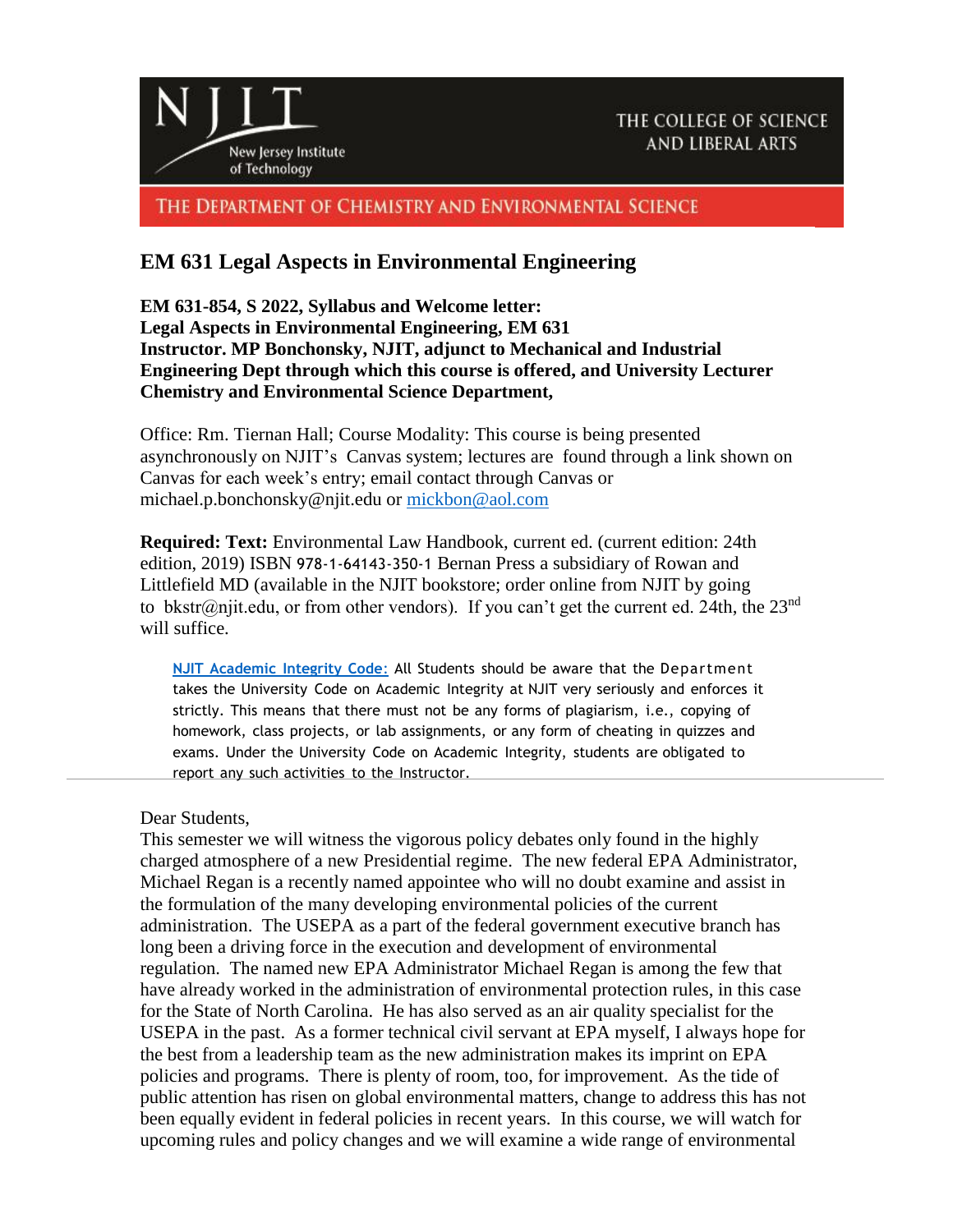law and associated rules and regulations. We will track such changes as they may arise this semester.

The last administrator, resigning with the incoming administration, played a key role in withdrawing the U.S. from the Paris climate accord, endorsing also a proposal to repeal the Clean Power Plan, suspending the Clean Water Rule and reducing stricter vehicle fuel emissions standards that were set to take effect in 2022. We hope for more environmentally protective policies and laws this time around.

Many regulations and laws over time, however, have forged a complex system of environmental rules that remain stable and today regulates industrial and other private and public actions that affect the environment. We will review these rules from the vantage point of the practicing technical environmental engineer and scientist. You will become familiar with the background and derivation of these laws as well as the major operational features such as environmental permits and enforcement. We will analyze several major environmental cases that give definition to the key features of these laws. Each class will direct itself to the practical application of these laws. I have worked as a regulator (USEPA) for 11 years and as an environmental consultant to industry. When I left the EPA I had served as the acting enforcement director, and Deputy Director, Region II, in New York. I look forward to sharing my experiences with you and exploring many current and historical environmental issues, particularly as issues heat up in the developing political changes at the national level.

## **Class Syllabus:**

Instructor: Michael P. Bonchonsky Location: on line through NJIT's Canvas system http://Canvas.njit.edu **lectures downloadable at the link for each week's material on Canvas** Office: Tiernan …instructor meet ups through webex by aptmnt, just email for instructions Telephone: cell 908-692-3477 E-mail: michael.p.bonchonsky @njit.edu

Office Hours: webex by appointment

# **I. Description:**

This course covers the legal aspects of environmental engineering and science and reviews the major features and principles of modern environmental law. Topics include as an example the major features of the Clean Water Act and related programs for protecting the water environmental. In a similar manner, each of the major environmental laws will be reviewed and synthesized (see syllabus topics below.) Primarily for technical students. Credit hours: 3

# **II. Required Reading**

Students in this course must obtain the following materials from the NJIT bookstore or through any of the commercial on-line dealers.

**Required: Text:** Environmental Law Handbook, current ed. (current edition: 24th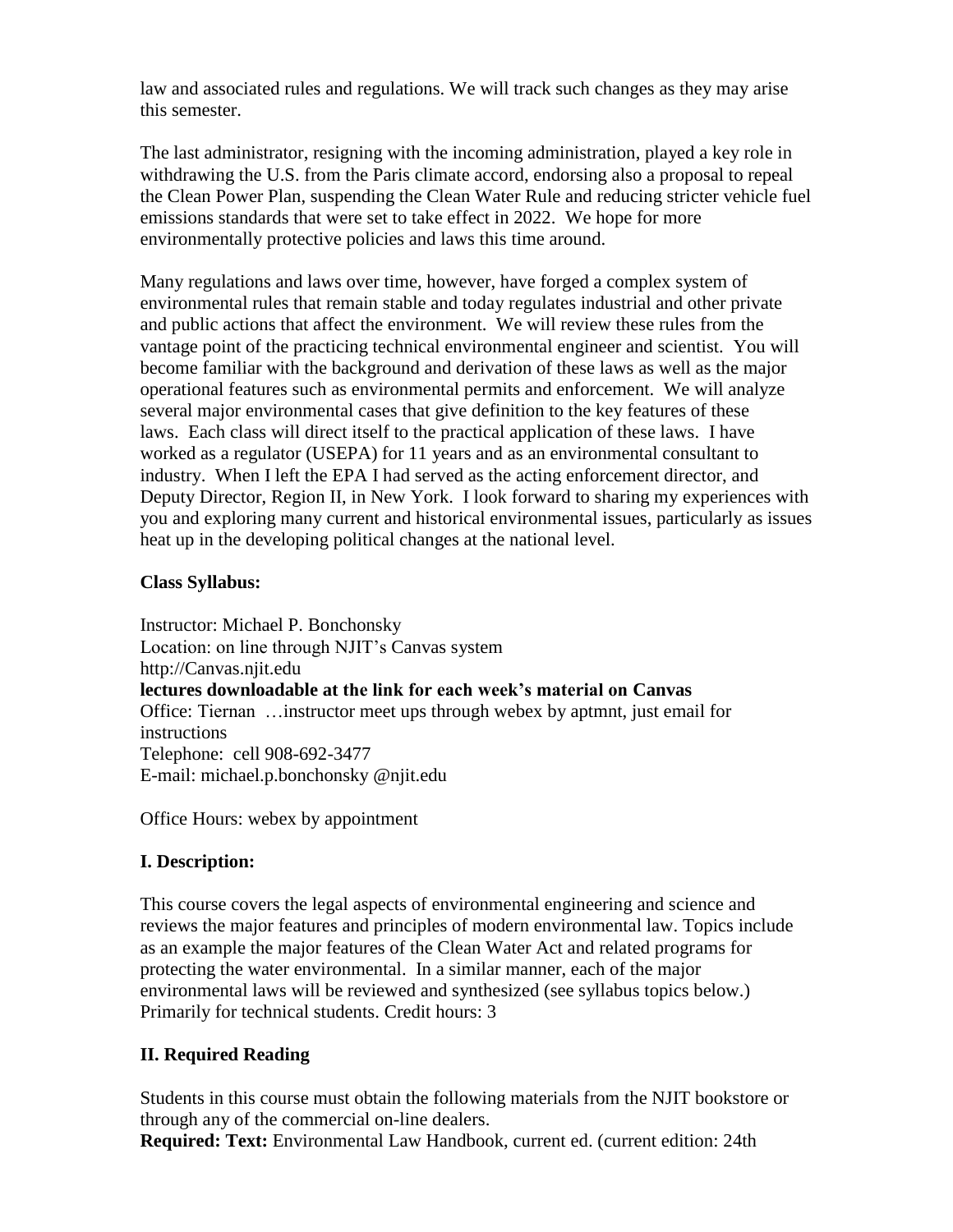edition, 2019) Bernan Press a subsidiary of Rowan and Littlefield MD (available in the NJIT bookstore; order online from NJIT by going to bkstr@njit.edu, or from other vendors). If you can't get the current ed. 24th, the 23<sup>nd</sup> or recent earlier ed.'s will suffice.

One of two books are also required reading from which you may choose: "A Civil Action" (by Jonathan Harr) or "Silent Spring" (by Rachel Carson).

# **Weekly Lectures (audio track and ppts) are to be downloaded from link on Canvas (for each week's material)**

Each week a chapter pertaining to the area of environmental law presented is to be read. The assigned chapter is designed to give you background knowledge needed to understand the subject matter covered in the weekly lecture found on Canvas and (the PPts) also posted directly on Canvas. The chapter for each topic should be read prior to the lecture. The more you are able to read the better prepared you will be to understand and consider the information in the lectures.

I will supplement the readings with handouts and journal articles that will be available on Canvas.

You must also read one of the two books identified (even if you do not choose the optional writing assignment) and be prepared to answer questions on it in the Final. "Silent Spring," R. Carson or "A Civil Action", J Harr.

## III. Important Notices

1. Students enrolled in this course are forewarned that the consequences of plagiarism or academic misconduct of any kind are severe. Violations will be handled in accordance with the rules outlined in the [Code of Student Conduct.](http://www.njit.edu/doss/policies/conductcode/index.php) If you are unfamiliar with these procedures, you should consult the appropriate section of this governing manual. 2. Please be sure to log into Canvas each week, listen to a lecture, check for assigned

readings, and participate in the weekly discussion forum. From my end of Canvas, reports indicate to me when you enter and for how long at all times.

3. All quizzes and exams are closed book, closed notes, no aids**.** 

## **You are required to use Respondus for each on line test:**

## **Using Respondus LockDown Browser and a Webcam for Online Exams**

Respondus LockDown Browser is a locked browser for taking exams in Canvas. It prevents you from printing, copying, going to another URL, or accessing other applications during a test. If a Canvas quiz requires that LockDown Browser be used, you will not be able to take the assessment or quiz with a standard web browser. You may be required to use LockDown Browser with a webcam (Respondus Monitor), which will record you during an online exam.

**This course requires the use of Respondus LockDown Browser and/or Respondus Monitor with a webcam for the midterm and final online exams.** The webcam can be built into your computer or can be the type that plugs in with a USB cable. Watch [this short video](http://www.respondus.com/products/lockdown-browser/student-movie.shtml) to get a basic understanding of LockDown Browser and the webcam feature. A student [Quick Start Guide \(PDF\)](http://www.respondus.com/products/monitor/guides.shtml) is also available.

a) Download and install LockDown Browser from this link:

<http://www.respondus.com/lockdown/download.php?id=264548414>

b) Once your download has finished, locate the "LockDown Browser" shortcut on the desktop and double-click it. (For Mac users, launch "LockDown Browser" from the Applications folder.)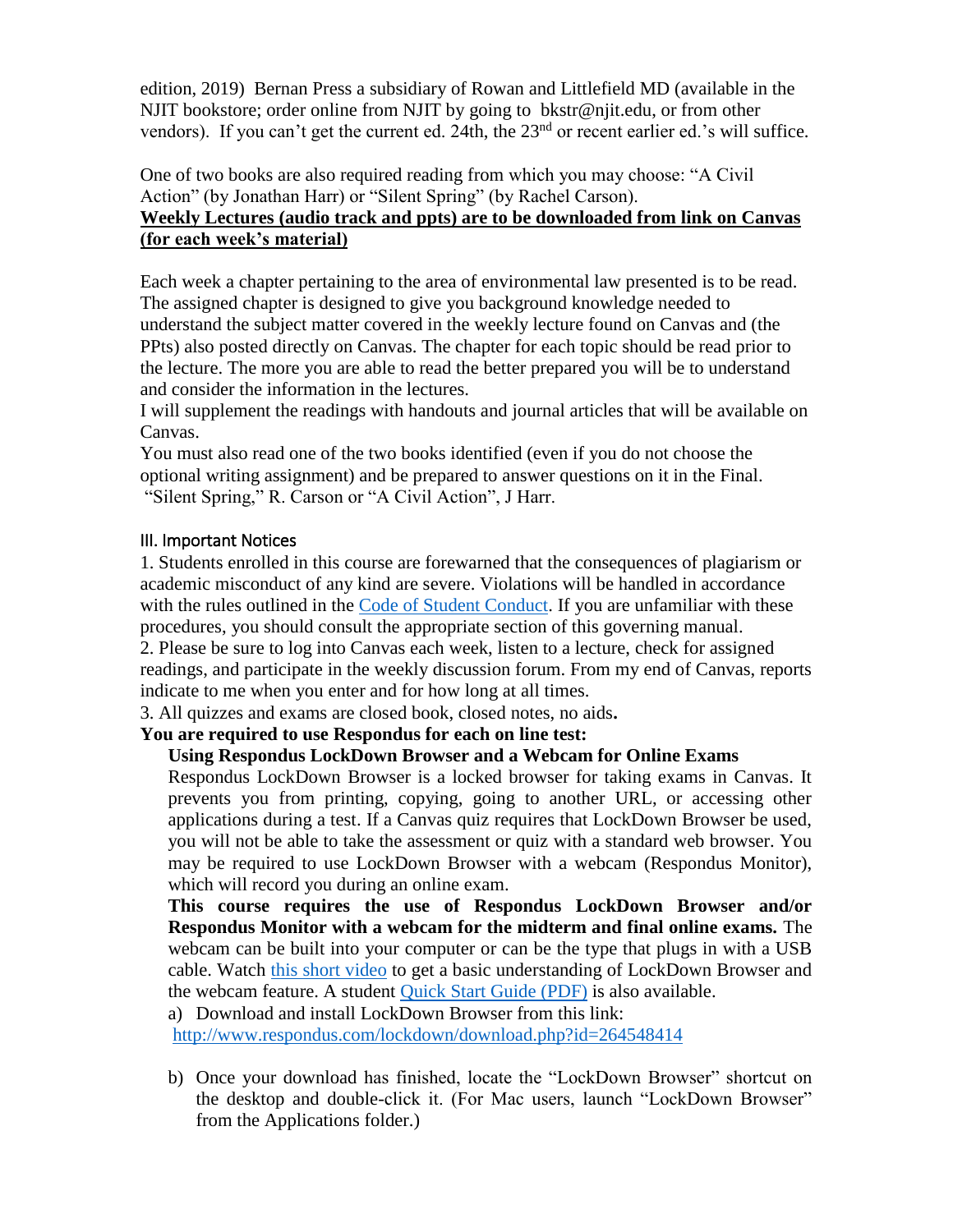- c) You will be brought to the Canvas login page within the LockDown Browser, click "Login with your UCID" to log in with your NJIT UCID and password and then click Login.
- d) Under "My courses", click on the course in which you have to take the exam that requires the LockDown Browser.
- e) After you enter the course, find the exam and click on it.
- f) A confirmation prompt will appear, click the "Start attempt" button. Once a quiz has been started with LockDown Browser, you cannot exit until the Submit all and finish button is clicked.
- g) If you are required to use a webcam (Respondus Monitor), you will be prompted to complete a Webcam Check and other Startup Sequence steps.

4. Final grades are not subject to post-semester adjustment–with the exception of the amendment of a grading error. Under no circumstances will students be given the opportunity to complete extra-credit papers or other assignments to bolster their final grades.

## 5. Taking an online course at NJIT

This is an online course and all course work, lectures, and projects can be completed online in the Learning Management System, Canvas. Students are expected to use Canvas to interact with course content and engage with their classmates. Each week will include designated topics as shown on Canvas with an assignment per topic (usually entry into discussion forum) due every Sunday by midnight. For more information, see [FAQs for](http://www.njit.edu/online/current-students/faq/)  [Online Courses at NJIT.](http://www.njit.edu/online/current-students/faq/)

#### 6. Etiquette

Throughout this course, students are expected to be courteous of classmates by being a polite, active participant. Students should respond to discussion forum assignments in a timely manner so classmates have adequate time to respond to your post. Respect opinions, even those that differ from your own and avoid using profanity or offensive language.

#### **IV. Evaluation** : scoring

| 90-100<br>А   | $C+75-79$ | F <60 |
|---------------|-----------|-------|
| $B + 85 - 89$ | $C$ 70-74 |       |
| -80-84<br>R   | $D$ 60-69 |       |

The evaluation of student performance in this course is based on the following components:

## Note: **Exams will be on-line (on Canvas) on dates as shown on Canvas (any changes check Canvas, Canvas governs) This semester: Midterm: Friday March 11 and Saturday March 12, 2022** ; **Final: May 1 and 2nd, 2022.**

1. Midterm examination (40%): There will be a midterm exam comprised of multi choice questions and short essays. This exam will be based on course lectures, discussion sessions, and assigned readings.

2. Quiz (10%): The review questions due at the end of the second Clean Water Act lecture must be completed and SUBMITTED on canvas for grading (this is the only set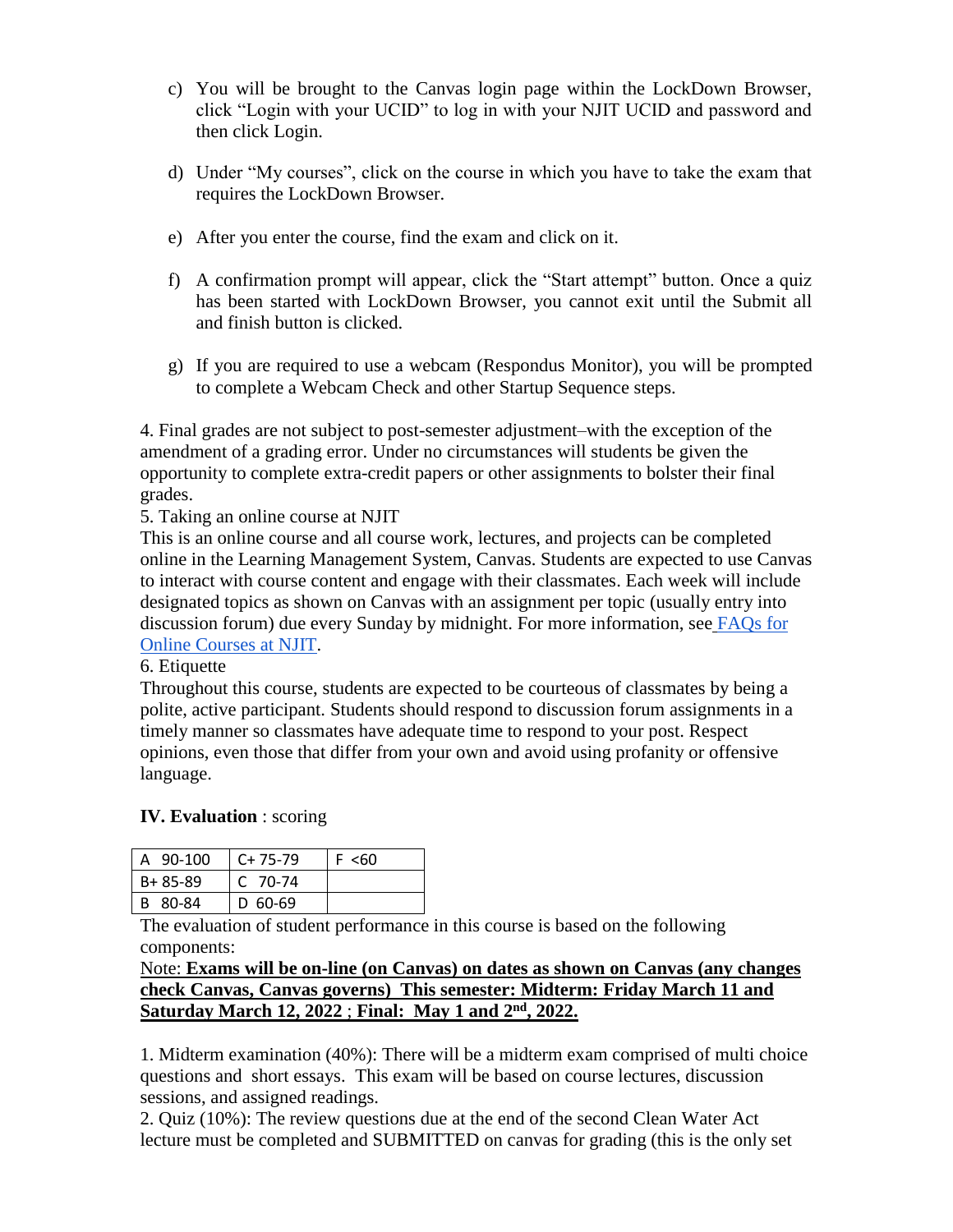of Review Q's that must be submitted, and must be submitted for grading as a take home quiz; all other review questions are for your review purposes each week)

2. Participation: 10% based on participation and responsiveness on Canvas, eg, logging on each week, posting and responding to discussion topics, etc.

3. Final examination (40%): There will be a final exam conducted at the end of semester.. The format of the final exam will be the same as the midterm exam; it will be based only on course material covered during the second half of the semester. MidT and Final are closed book no notes, with Respondus Monitor

4. You may select an optional writing assignment. If optional writing assignment is chosen the midterm will be weighted 30%, 10% participation and responsiveness on Canvas, Final 40% and paper 20%. If you choose the optional paper: You are to prepare and submit via email or Canvas a five page double space paper (12 pt font) to include a brief summary and full discussion of how environmental change was induced by either of the two books assigned for the semester: "Silent Spring," R. Carson or "A Civil Action", J Harr. You must use researched references (at least five); peer reviewed sources must be emphasized. Due three weeks before the final. Reminder will be sent.

Note: You must also read one of the two books identified (even if you do not choose the optional writing assignment) and be prepared to answer questions on it in the Final.

Note: Class "participation": Students are expected to check in to Canvas to receive review questions and summaries each week (not required for submission (except for the one on Water law}, but you must work on these each week to succeed in the course. Discussion items must be posted on Canvas; such regular postings are required and comprise part of your grade as noted above. You must participate by posting regular comments on Canvas discussion forums in order to receive participation points.

## **VI. Course Outline; (see Canvas for any adjustments)**

**Lectures available for download from NJIT's Canvas site** (link for each week's material provided on Canvas). We will use Canvas as the central communication forum (check Canvas weekly, email to me via Canvas or at bonchons.njit.edu ).

The downloaded lectures each week progress through the subject matter as follows and as shown weekly on the class Canvas site:\

#### **Course Outline:**

Intro: the nature of environmental rules and regulations The History of Environmental Rules Clean Water Act: water permits, effluent guidelines CWA Continued: nonpoint source, spill prevention Clean Air Act Safe Drinking Water Act National Environmental Policy Act Midterm TBD on-line at midpoint shown on Canvas website Toxic Substances Control Act Hazardous Waste Law: introduction and Resource Conservations and Recovery Act (RCRA, HSWA) Superfund (Comprehensive Environmental Response Compensation and Liablility Act, CERCLA, amended as SARA) Underground Storage Tank Rules Occupational Safety and Health Act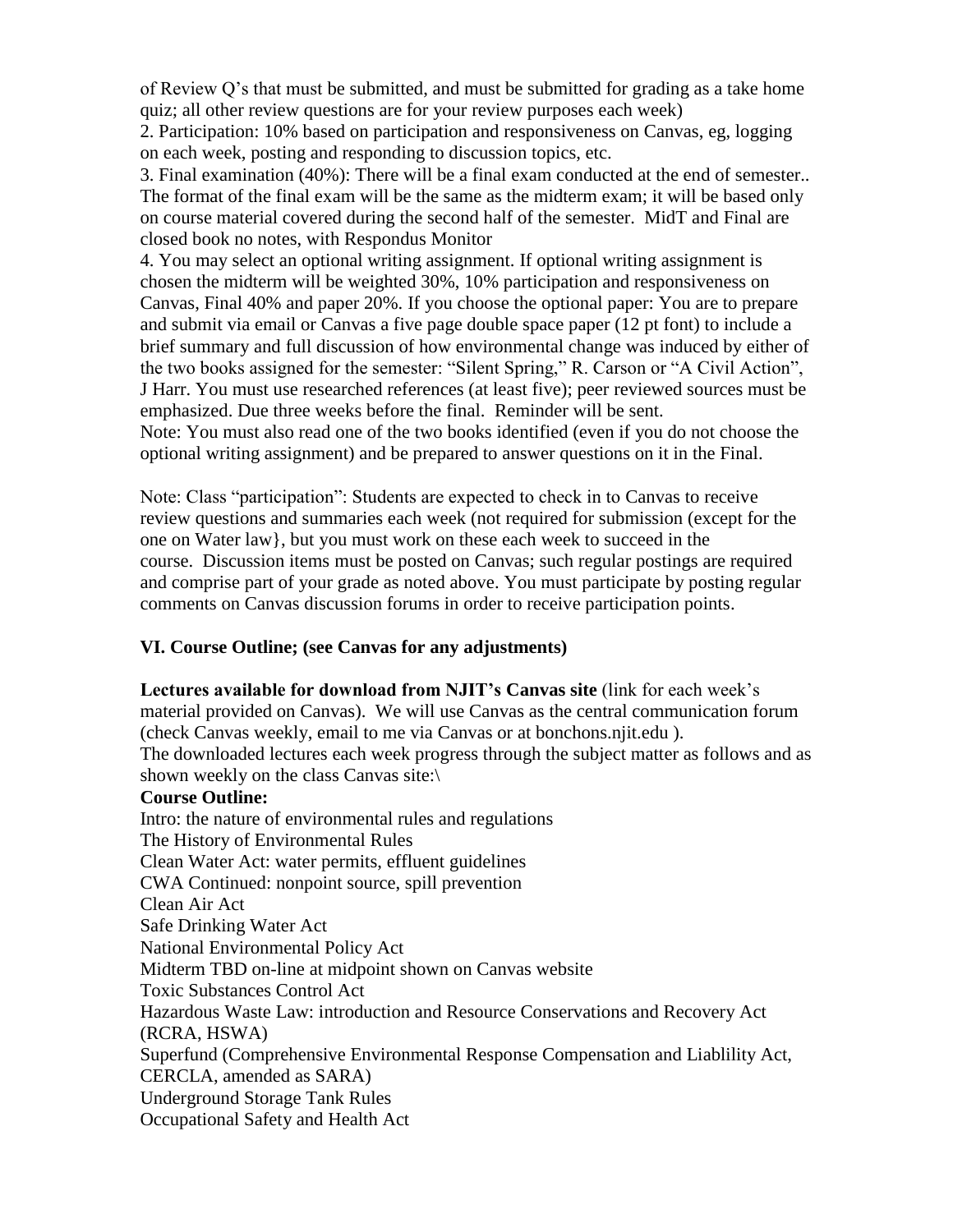Sampling and Compliance

#### **VII. Learning Outcomes:**

**This is a survey course of major environmental rules, emphasizing the technical limits and standards of each. Each of the major federal environmental statutes and rules will be examined as identified above. Learners will be able to identify and recognize the major provisions of these areas of environmental law, and will understand be able to demonstrate practical applications as scientists and engineers, examples of which are shown below:** 

General Environmental law: Compare statutory law with common law, Describe the development and roots of environmental law.

Clean Water Act: Compare modern provisions and objectives (CWA) with historic goals for clean water, Understand major provisions (CWA); Relate current water conditions to modern regulatory requirements; Design a water discharge permit; Compare ambient and effluent limits; Apply watershed management approaches to the control of water pollution.

Clean Air Act: Analyze major provisions and show evolution of regulatory controls; Apply CAA to modern issues: global climate change, acid rain, Know major provisions (CAA); Predict trends in ambient levels of each criteria pollutant; Understand the role of secondary pollutant controls in human society.

Safe Drinking Water Act: Identify health implications of and basis for the regulation of major parameters controlled; Identify changes in potable water treatment resulting from regulatory provisions; Know the technical system of selecting (by regulatory agency) parameters for control; Compare the roles of the levels of government involved in drinking water controls.

Hazardous Waste regulation, Resource Conservation and Recovery Act and CERCLA Superfund program: Apply the legal definition of hazardous waste and hazardous materials, compare; Apply the major provisions to an industrial manufacturing facility; Describe the required major features of remediation of a historically contaminated industrial site.

Final and midterm dates are announced on Canvas (I will send an email on this generally in first week of class). **Both will be held on line on a range of dates extending into a weekend (midway (Midterm) and during final exam week) designated on Canvas and proctored by NJIT (Respondus monitor and lockdown browser).**

Please note that you need to follow the syllabus (above) each week through the lectures (downloading and listening to it), read the associated textbook chapter (e.g., water law lecture connects with water law chapter, etc.). There will be a quiz, mid semester test and a final exam, and a current book reading from which you may choose one, "A Civil Action" (by Jonathan Harr) or "Silent Spring" (by Rachel Carson). I will from time to time provide additional outline type material and review questions to help you focus on critical areas. Communicate questions to me at any time via email (use primarily Canvas email). I look forward to working with you as you join me in examining our system of environmental law.

MP Bonchonsky